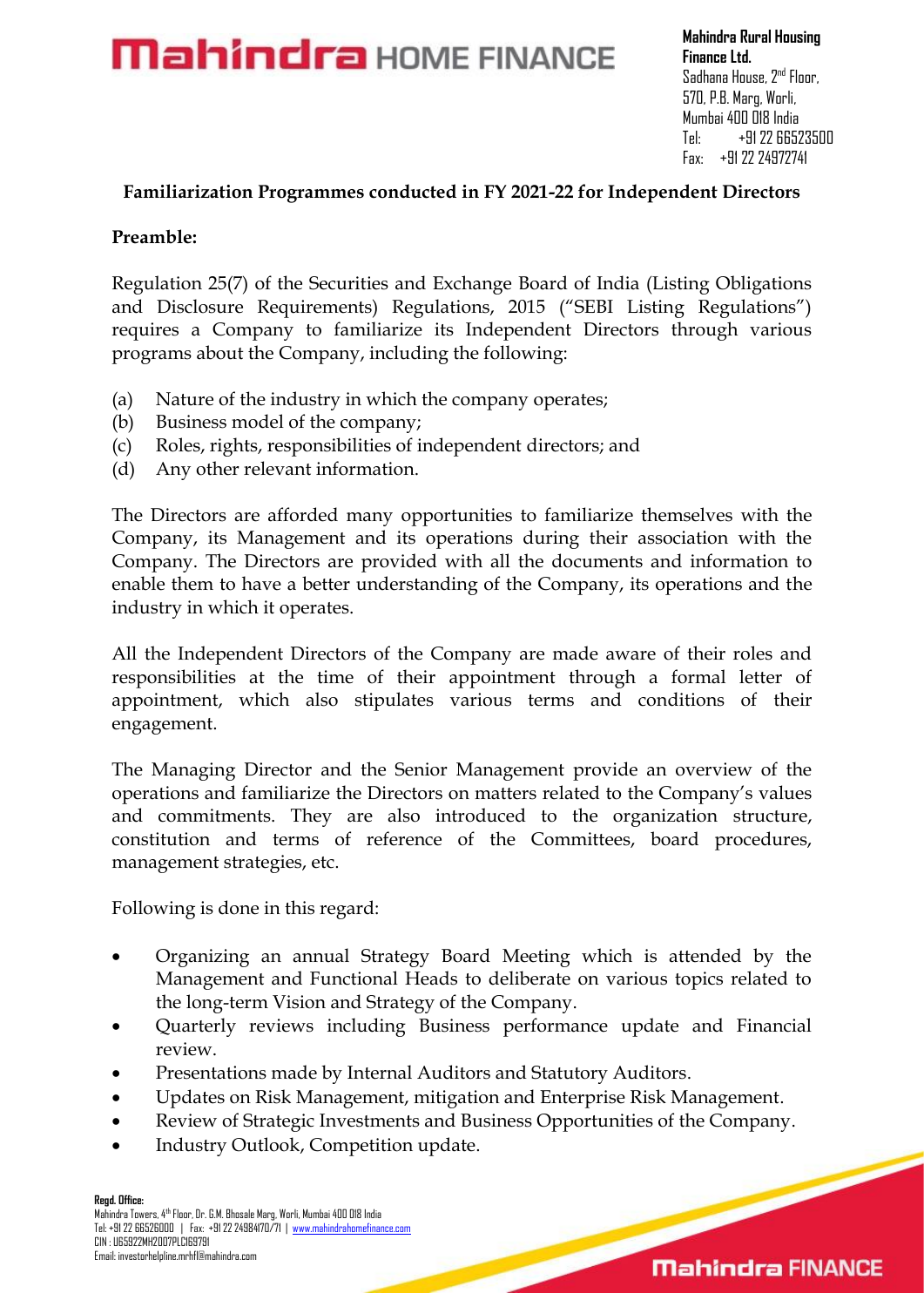# **Mahindra** HOME FINANCE

**Mahindra Rural Housing Finance Ltd.** Sadhana House, 2<sup>nd</sup> Floor, 570, P.B. Marg, Worli, Mumbai 400 018 India Tel: +91 22 66523500 Fax: +91 22 24972741

- Information Technology Framework including Digitalization initiatives.
- Implementation of Liquidity Risk Management (LRM) framework and Review of LRM & Asset Liability Management (ALM) returns.
- Statutory/Regulatory updates at Board and various Committees of the Board.
- Briefing on CSR activities.
- Update on Company's remuneration policies for KMPs and Senior Management.
- Formulation, amending and reviewing of various policies at the Board/Committee level.
- Discussions on Internal Control over Financial Reporting, Internal Control Processes, Framework for Related Party Transactions, etc.
- Updates on Roles, Rights and Responsibilities of Directors and Companies Policies.